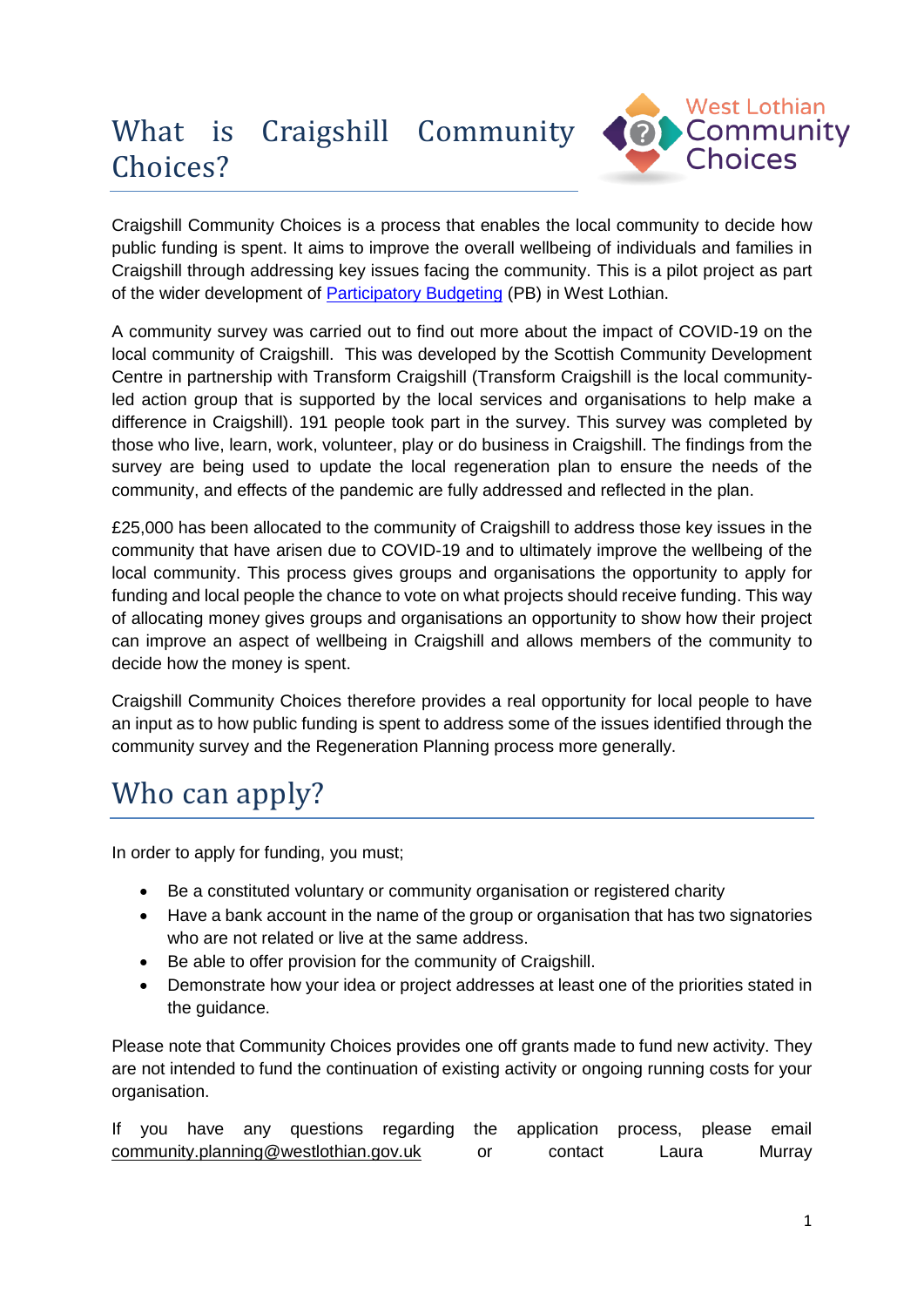## What can the funding be used for?

Only costs directly associated with the development and delivery of a new project will be funded. The list below is not definitive but gives some examples:

| We can fund                                  | We can't fund                                      |
|----------------------------------------------|----------------------------------------------------|
| Equipment                                    | X Contingency costs, loans, endowments             |
|                                              | or interest                                        |
| One-off events                               | <b>X</b> Electricity generation and feed in tariff |
|                                              | payments                                           |
| $\checkmark$ Small land or building projects | <b>X</b> Political or religious activity           |
| Staff costs<br>✓                             | <b>X</b> Fundraising activity                      |
| Training costs<br>✓                          | VAT you can reclaim                                |
| Transport<br>✓                               | <b>X</b> Statutory activities                      |
| Volunteer expenses                           |                                                    |
| New services                                 |                                                    |
| Partnerships                                 |                                                    |

## What should your project address?

Applications must demonstrate that your project or idea meets at least one of the three priority areas detailed below. These have been identified through the findings of the community survey that was carried out in Craigshill to assess the impact of COVID-19 on the local community.

Your project or idea should seek to address the issues below.

- *1. Digital Innovation, Inclusion & Connected Communities: Enabling and supporting local people to be involved in their communities in innovative ways.* There has been a significant amount of work in Craigshill to distribute digital devices and WIFI connection to individuals and families. This has seen a significant shift and increase in individuals using digital devices for information, support and community activity, enabling those that might not normally have engaged in community activities to take part. We are looking for projects that aim to enhance and maximise the use of digital and hybrid forms of participation to enable local people to be able to participate in activities in Craigshill in different ways. This will help to reduce social isolation and enable groups to reach more people and for individuals to have more options in the ways they get involved. Projects should demonstrate innovation, focusing on enabling and encouraging local groups to use hybrid methods allowing individuals a choice in in how they participate, removing barriers to participation and involvement and further enhancing the work already undertaken in the local area.
- *2. Poverty: Supporting individuals and families who are experiencing the negative effects of poverty.*

The effects of poverty are far reaching and varied and it can have a negative impact on peoples mental and physical wellbeing as well as their overall quality of life.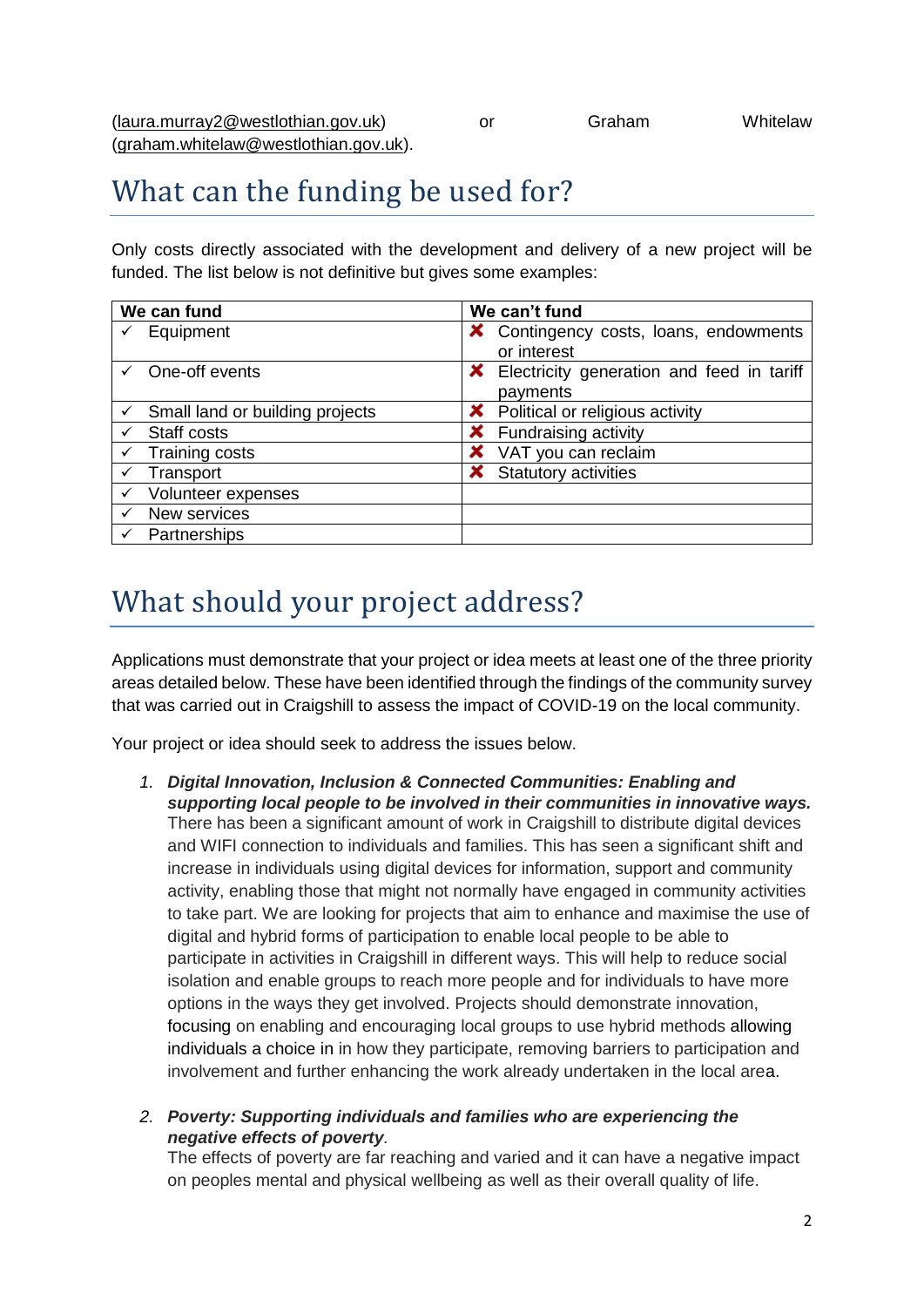COVID-19 has had a significant impact on poverty levels, widening and deepening its effect. We are looking for projects from groups and organisations to offer additional support to individuals and families to alleviate the impact of poverty. These effects will be felt more intensely now as inflation rises and associated costs for fuel, shopping and other household expenses also increase.

*3. Community Collaboration: Working together to benefit the Community* Working collaboratively not only benefits organisations and groups, but also the local community. Collaboration accomplishes a shared vision and achieves more than just working alone. It also helps to avoid duplication of activity, results in more joined up activity with greater impact and can provide more opportunities for people to get involved. We are looking for projects that demonstrate collaborative working and promote approaches like co-production. Organisations and groups should evidence how they will work together to benefit the community.

*Please note ALL groups involved in the community collaboration applications must sign the declaration in the application form.*

## How much can we apply for?

You can apply for any amount up to £5000.

\*If we don't receive enough applications to allocate the full amount, applicants will be consulted to discuss whether they could utilise more of the funding.

## How to apply

To apply for funding, you must complete and return an application form by **Friday 15th April 2022.** This is available on the Craigshill Community Choices [Webpage.](http://www.westlothian.gov.uk/craigshill-community-choices)

**Please note that the information you provide in the application form will be used to provide a summary of your project which will be used to give local people information on which to base their vote. Projects will also be asked to submit a photo to accompany their application.**

If your application is under the Community Collaboration theme, then ALL groups involved must sign the additional declaration at the end of the application form. The collaboration must agree a lead group to submit the application (as funds can only be paid into one bank account) but ALL groups must sign the declaration. All groups must submit the supporting information required, as indicated in the application form.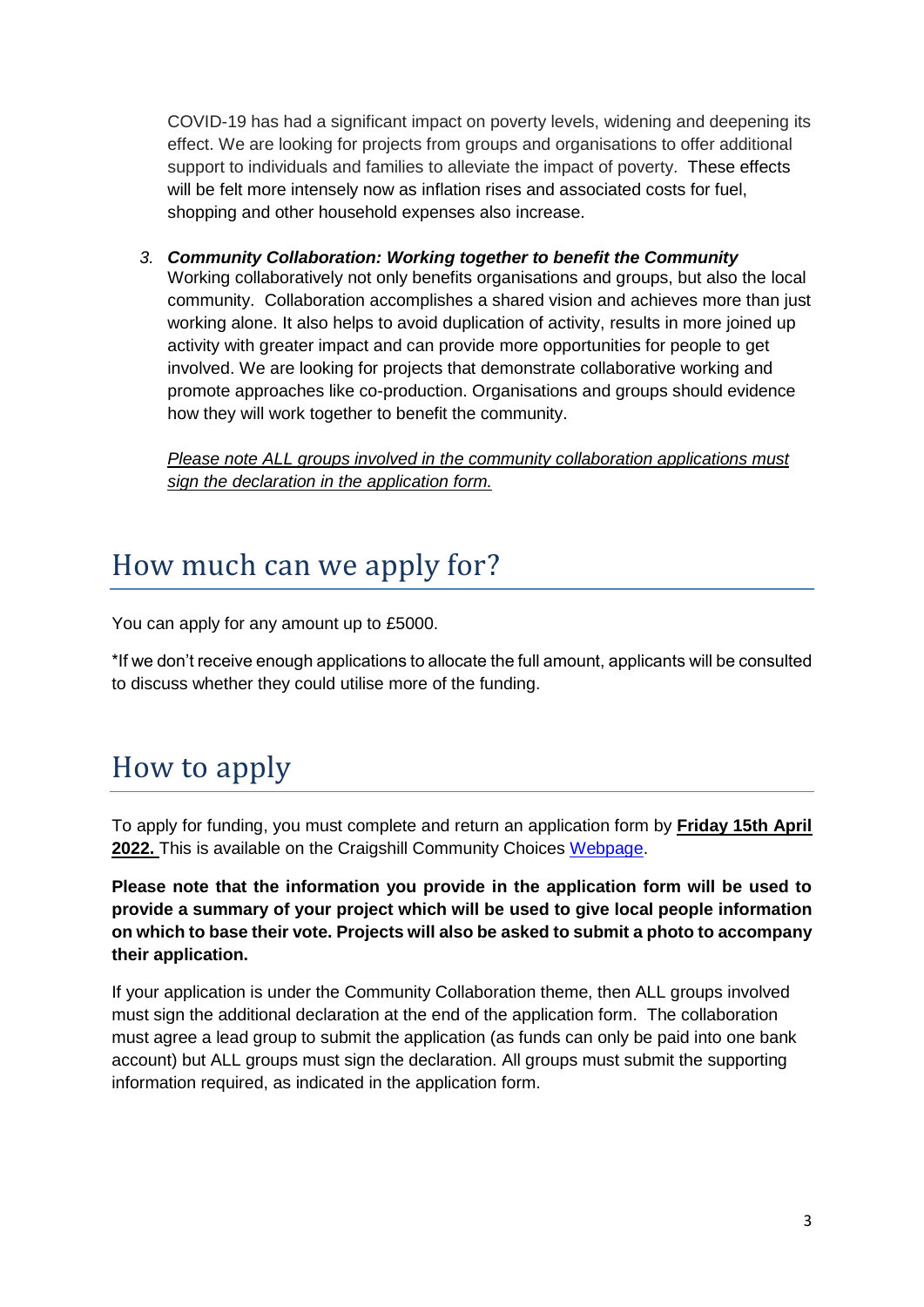Completed application forms should be sent to [community.planning@westlothian.gov.uk.](mailto:community.planning@westlothian.gov.uk) For more information please contact Laura Murray [\(laura.murray2@westlothian.gov.uk\)](mailto:laura.murray2@westlothian.gov.uk) or Graham Whitelaw [\(graham.whitelaw@westlothian.gov.uk\)](mailto:graham.whitelaw@westlothian.gov.uk)

#### Information sessions

Two bidder information sessions will be held for groups and organisations who want to find out more about the process. More information on these sessions will be promoted.

## Who decides how the funding is spent?

Projects will initially be independently verified to ensure they meet the application criteria outlined below. The information on the projects that meet the criteria will be posted on our webpage and publicised and members of the local community of Craigshill will be invited to vote on the projects they feel best meet the needs of Craigshill. Voting will take place in late April 2022 and it is anticipated that funds will be released to successful projects by the end of May 2022.

## Assessment Criteria

| The following criteria will be used in checking eligibility of<br>applications                                                                                              |
|-----------------------------------------------------------------------------------------------------------------------------------------------------------------------------|
| Be a constituted voluntary or community organisation or registered<br>charity                                                                                               |
| Have a bank account that has two signatories who are not related or<br>live at the same address                                                                             |
| Offer provision for the community of Craigshill                                                                                                                             |
| Not already be in receipt of monies from the Council for the project<br>or idea; applications should be for new activity, not for the<br>continuation of existing activity. |
| Demonstrate how your idea or project meets at least one of the<br>priorities stated in the guidance                                                                         |
| Demonstrate what difference the project will make                                                                                                                           |
| Demonstrate who will benefit from the project                                                                                                                               |